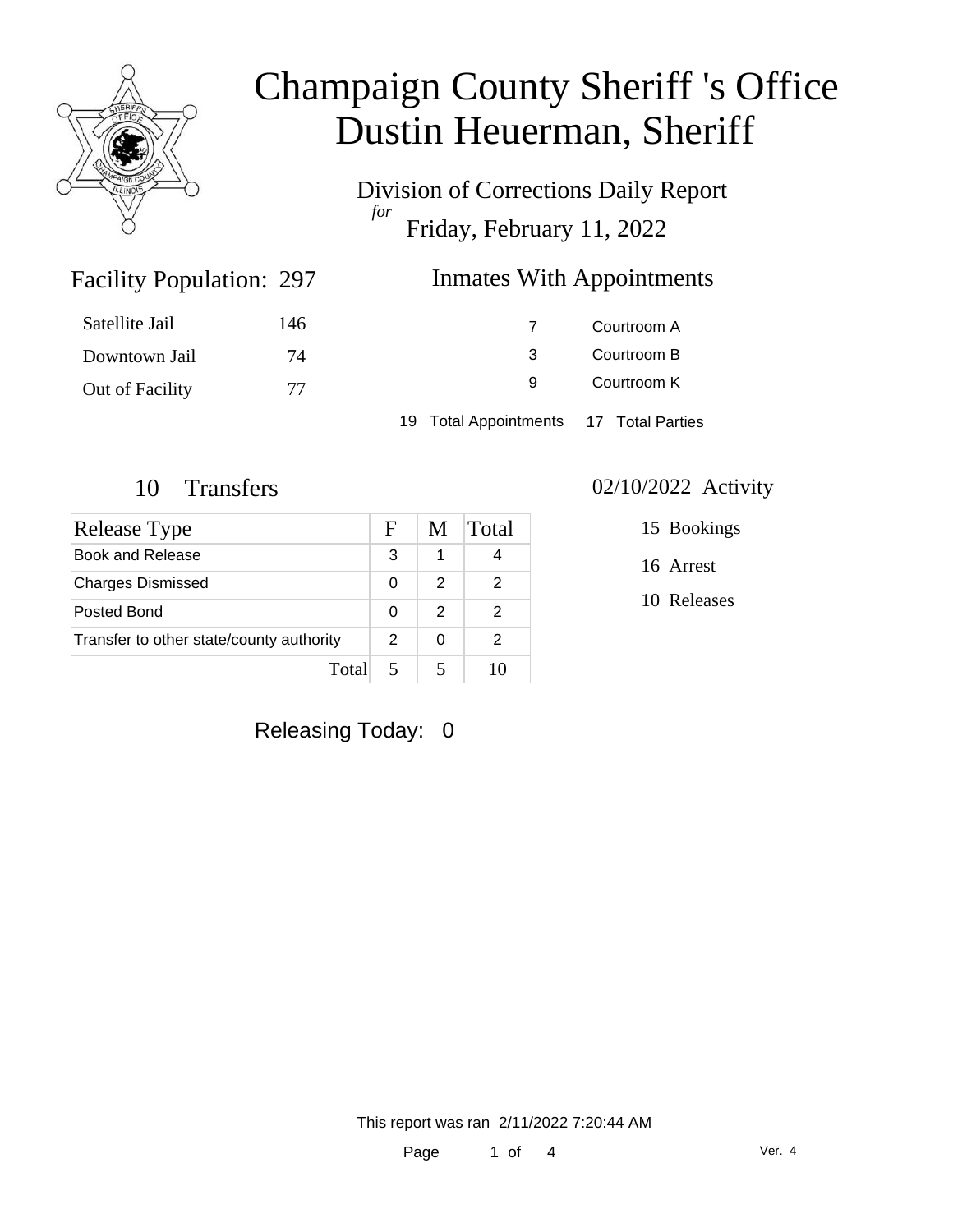

Division of Corrections Daily Report *for* Friday, February 11, 2022

| <b>Custody Status Count</b> |  |
|-----------------------------|--|
|-----------------------------|--|

- Direct Criminal Contempt 1
- Electronic Home Dentention 14
	- Felony Arraignment 7
	- Felony Pre-Sentence 7
		- Felony Pre-Trial 213
	- Felony Pre-Trial DUI 3
	- Felony Sentenced CCSO 3
	- Felony Sentenced IDOC 35
	- Misdemeanor Arraignment 3
		- Misdemeanor Pre-Trial 4
			- Petition to Revoke 2
			- Remanded to DHS 4
		- Traffic Sentenced CCSO 1
			- Total 297

This report was ran 2/11/2022 7:20:44 AM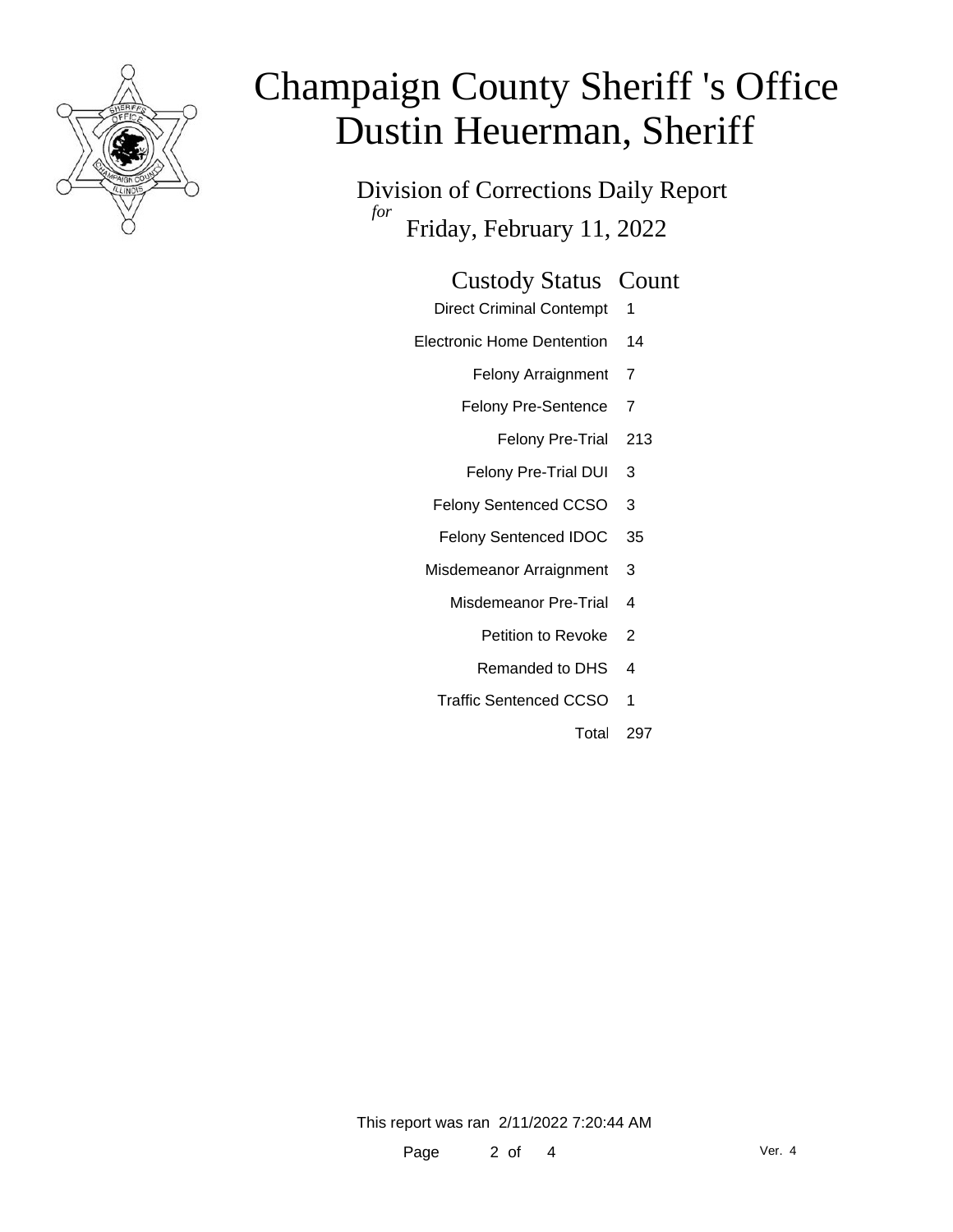

Division of Corrections Daily Report *for* Friday, February 11, 2022

### Inmates With Appointments

| Jailing Party Name              | Location    | Number of Records / Node |
|---------------------------------|-------------|--------------------------|
| ARNDT, MICHAEL, Junior          | Courtroom A | 1 / Downtown Jail        |
| BROUGHTON, MARK ANTHONY, Junior | Courtroom K | 1 / Downtown Jail        |
| <b>BROWN, ANTONIO BURNETT</b>   | Courtroom K | 1 / Satellite Jail       |
| <b>CHAMBERS, GARY DANTE</b>     | Courtroom B | 1 / Satellite Jail       |
|                                 | Courtroom K | 1 / Satellite Jail       |
| CROSS, STEED GATHON             | Courtroom A | 1 / Satellite Jail       |
| EMBEYA, CRISTAVI TSHOMBA        | Courtroom A | 1 / Satellite Jail       |
| LINDSEY, ANTHONY MARTEZ         | Courtroom A | 2 / Satellite Jail       |
| MOORE, ANDREW VIRGIL            | Courtroom A | 1 / Satellite Jail       |
| MOSLEY, VINCENT DONZEL          | Courtroom K | 1 / Satellite Jail       |
| POWELL, CRYSTAL DIANE           | Courtroom K | 1 / Satellite Jail       |
| RIVERA, ANDRIANNA LEANN         | Courtroom K | 1 / Satellite Jail       |
| RODRIGUEZ, JOSHUA ANTHONY       | Courtroom A | 1 / Satellite Jail       |
| SINGLETON, CORRIE DERRELL       | Courtroom B | 1 / Satellite Jail       |
| TARTER, ANTHONY MILES           | Courtroom K | 1 / Satellite Jail       |
| WALKER, DEANDRAE CORTEZ         | Courtroom K | 1 / Satellite Jail       |
| WASHINGTON, JASTINA VIRGINIA    | Courtroom B | 1 / Satellite Jail       |
| <b>WINTERS, ANDRE TERRELL</b>   | Courtroom K | 1 / Satellite Jail       |

### **Transfers**

| COWAN, CAPRICE CASHAY      | Transfer to other state/county authority Satellite Jail |                 |
|----------------------------|---------------------------------------------------------|-----------------|
| HUBBARD, REBEKIAH DIONA    | Transfer to other state/county authority Satellite Jail |                 |
| MENCIAS-ZAPATA, JUAN ANGEL | <b>Charges Dismissed</b>                                | Satellite Jail  |
| PARNELL, BRIANA            | Book and Release                                        | Out of Facility |
| PARNELL, JANA LASHAWN      | Book and Release                                        | Out of Facility |
| ROBINSON, RAMON SHAWNTA    | Posted Bond                                             | Satellite Jail  |